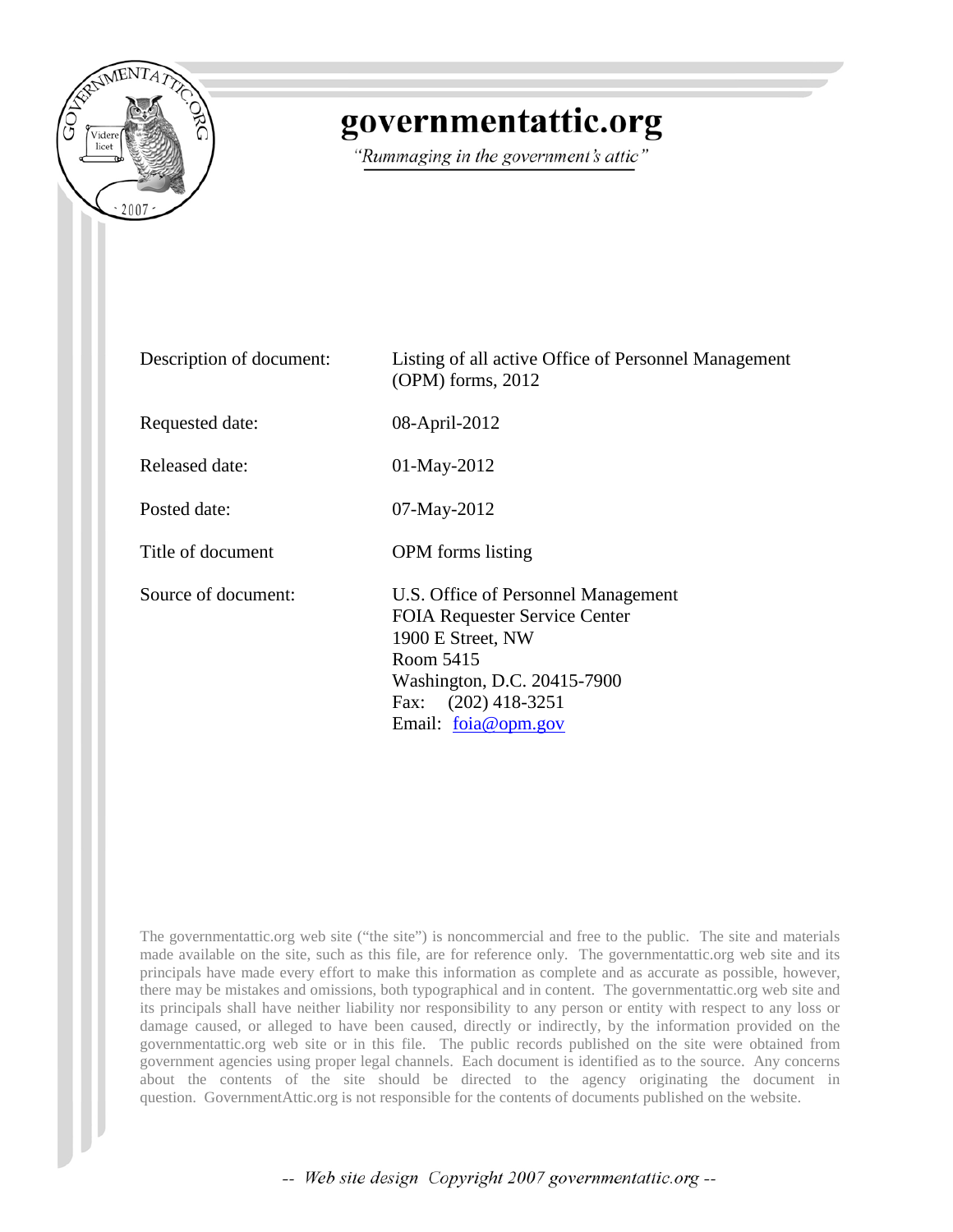From: "Pierce, Steven" Date: May 1, 2012 2:11:34 PM Subject: RE: FOI Request for the listing of OPM forms Cc: "Internet, FOIA" <FOIA.Internet@opm.gov>

Please see the attached Excel file that includes a listing of all active OPM forms, including OPM prescribed SF and OF forms, RI forms, and FE forms.

Thank you,

Steve Pierce Forms Management Specialist Office of Personnel Management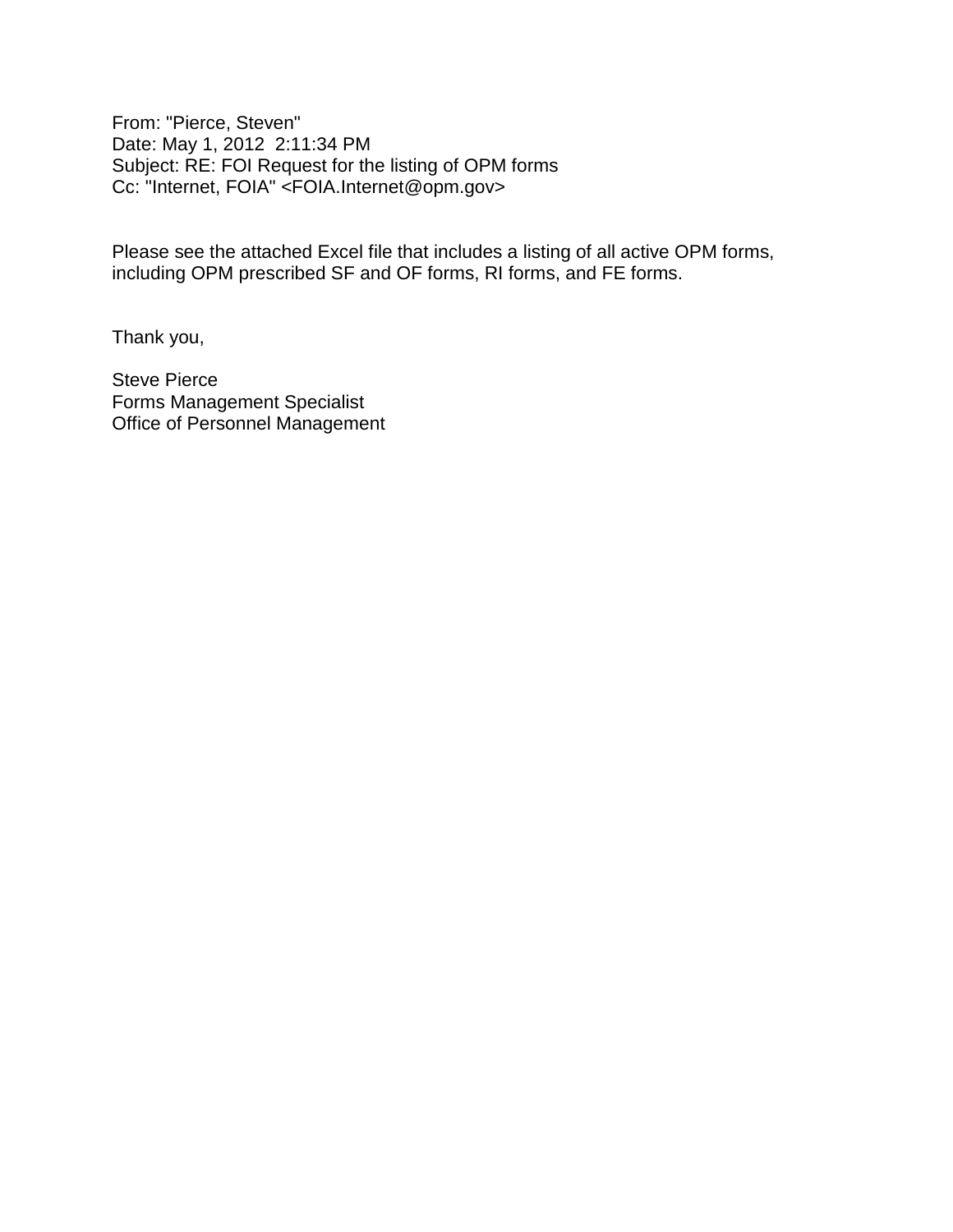| OPM forms listing - 4/9/2012 9:48:06 AM                   |                 |                                                                                  |
|-----------------------------------------------------------|-----------------|----------------------------------------------------------------------------------|
| Now showing FICS 1 - 220 of 220                           |                 |                                                                                  |
| FICS-Forms Inventory Control Sys > Office of the Director |                 |                                                                                  |
|                                                           |                 |                                                                                  |
| Form Type                                                 | <b>OPM Form</b> | <b>Form Title</b>                                                                |
| <b>OPM</b>                                                | 1480            | <b>Director's Decision Summary</b>                                               |
| <b>OPM</b>                                                | 1800            | Information on the Office of the OPM Ombudsman                                   |
| <b>OPM</b>                                                | 1801            | <b>ACKNOWLEDGEMENT OF RIGHTS</b>                                                 |
|                                                           |                 |                                                                                  |
| FICS-Forms Inventory Control Sys > Federal Investigative  |                 |                                                                                  |
| Form Type                                                 | <b>OPM Form</b> | <b>Form Title</b>                                                                |
| <b>OF</b>                                                 | 306             | Declaration for Federal Employment                                               |
| <b>SF</b>                                                 | 86              | Questionnaire for National Security Positions                                    |
| <b>INV</b>                                                | 40              | General Request for Investigative Information                                    |
| <b>INV</b>                                                | 10              | <b>Mail Reinterview Form</b>                                                     |
| <b>INV</b>                                                | 41              | Investigative Request for Employment Data and Supervisor Information             |
| <b>INV</b>                                                | 42              | Investigative Request for Personal Information                                   |
| <b>INV</b>                                                | 43              | Investigative Request for Educational Registrar and Dean of Students Record Data |
| <b>INV</b>                                                | 44              | Investigative Request for Law Enforcement Data                                   |
| <b>SF</b>                                                 | 87              | <b>Fingerprint Charts</b>                                                        |
| <b>SF</b>                                                 | 87A             | <b>Fingerprint Charts</b>                                                        |
| <b>SF</b>                                                 | 85P             | Questionnaire for Public Trust Positions                                         |
| <b>SF</b>                                                 | 85P-S           | Supplemental Questionnaire for Selected Positions                                |
| <b>SF</b>                                                 | 85              | Questionnaire for Non-Sensitive Positions                                        |
| <b>SF</b>                                                 | 86A             | Continuation Sheet for Questionnaires SF 86, SF 85P and SF 85                    |
| <b>SF</b>                                                 | 86C             | <b>Standard Form 86 Certification</b>                                            |
| <b>INV</b>                                                | 16A             | <b>Specific Medical Release</b>                                                  |
| <b>INV</b>                                                | 16B             | <b>Customer Consent and Authorization for Access to Financial Records</b>        |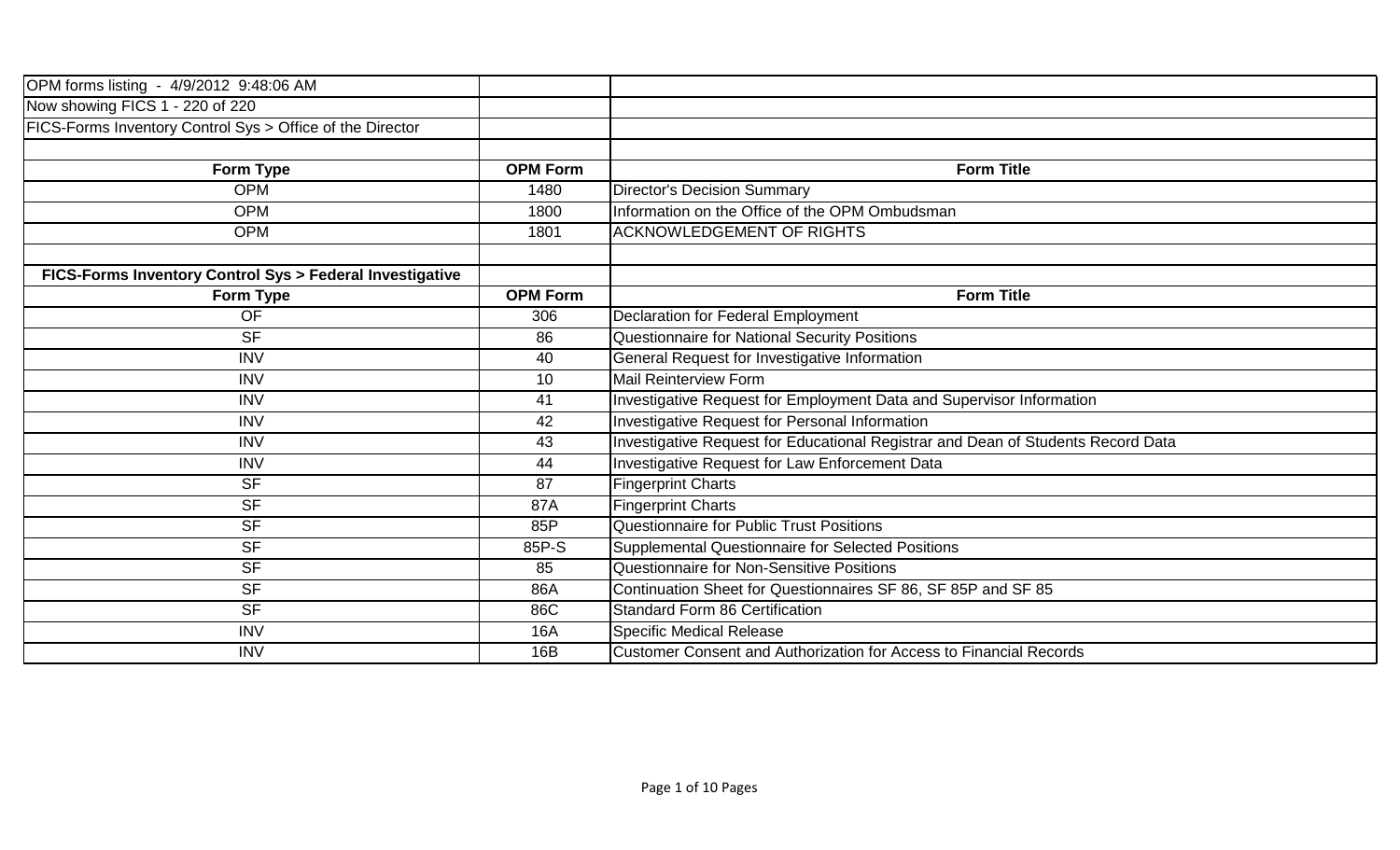| FICS-Forms Inventory Control Sys > Employee Services |                 |                                                                                                       |
|------------------------------------------------------|-----------------|-------------------------------------------------------------------------------------------------------|
| Form Type                                            | <b>OPM Form</b> | <b>Form Title</b>                                                                                     |
| <b>OF</b>                                            | 178             | <b>Certificate of Medical Examination</b>                                                             |
| <b>SF</b>                                            | 182             | Authorization, Agreement and Certification of Training                                                |
| <b>OPM</b>                                           | 1397            | Special Salary Rate Request Form                                                                      |
| <b>OF</b>                                            | 8               | <b>Position Description</b>                                                                           |
| <b>SF</b>                                            | 1187            | Request for Payroll Deductions for Labor Organization Dues                                            |
| <b>OPM</b>                                           | 913B            | Change Form - Recognitions and Agreements                                                             |
| <b>OPM</b>                                           | 71              | Request for Leave or Approved Absence                                                                 |
| <b>OPM</b>                                           | 281             | Authorization of Employee Incentive Award                                                             |
| <b>OPM</b>                                           | 1618            | <b>Progress Review Certification</b>                                                                  |
| <b>OPM</b>                                           | 1459-B          | Performance Appraisal Form for OPM Employees                                                          |
| <b>OPM</b>                                           | 1460-B          | Performance Standards for OPM Employees                                                               |
| <b>OPM</b>                                           | 1700            | Request to Receive Compensatory Time Off for Travel                                                   |
| <b>OPM</b>                                           | 534             | Request for Compensatory Time in Lieu of Overtime Pay                                                 |
| <b>OPM</b>                                           | 1483            | Incentive Award Suggestion Evaluation                                                                 |
| <b>OPM</b>                                           | 263             | <b>Employee Suggestion</b>                                                                            |
| <b>OPM</b>                                           | 630             | Application to Become a Leave Recipient Under the Voluntary Leave Transfer Program                    |
| <b>OPM</b>                                           | 630 A           | Request to Donate Annual Leave to Leave Recipient Under the Voluntary Leave Transfer Program (Within  |
| <b>OPM</b>                                           | 1637            | Application to Become a Leave Recipient Under the Emergency Leave Transfer Program                    |
| <b>OPM</b>                                           | 1638            | Request to Donate Annual Leave Under the Emergency Leave Transfer Program                             |
| <b>OPM</b>                                           | 1639            | Transfer of Donated Annual Leave To or From the Emergency Leave Transfer Program                      |
| <b>OPM</b>                                           | 630 B           | Request to Donate Annual Leave to Leave Recipient Under the Voluntary Leave Transfer Program (Outside |
| <b>OPM</b>                                           | 630 C           | Transfer of Leave Records for Leave Recipient Covered by the Voluntary Leave Transfer Program         |
| <b>SF</b>                                            | 39              | <b>Request for Referral of Eligibles</b>                                                              |
| <b>SF</b>                                            | 39A             | Request and Justification for Selective Factors and Quality Ranking Factors                           |
| <b>SF</b>                                            | 62              | Agency Request to Pass Over a Preference Eligible or Object to an Eligible                            |
| <b>SF</b>                                            | 15              | Application for 10-Point Veteran's Preference                                                         |
| <b>OPM</b>                                           | 1643            | Child Care Subsidy Application Form                                                                   |
| <b>OPM</b>                                           | 1644            | Child Care Provider Information for the Child Care Subsidy Program for Federal Employees              |
| <b>SF</b>                                            | 1188            | Cancellation of Payroll Deductions for Labor Organization Dues                                        |
| <b>OPM</b>                                           | 1645            | Report on Agency Results of Child Care Subsidy Program                                                |
| <b>OPM</b>                                           | 728             | Supervisor's Determination to Grant or Withhold WGI                                                   |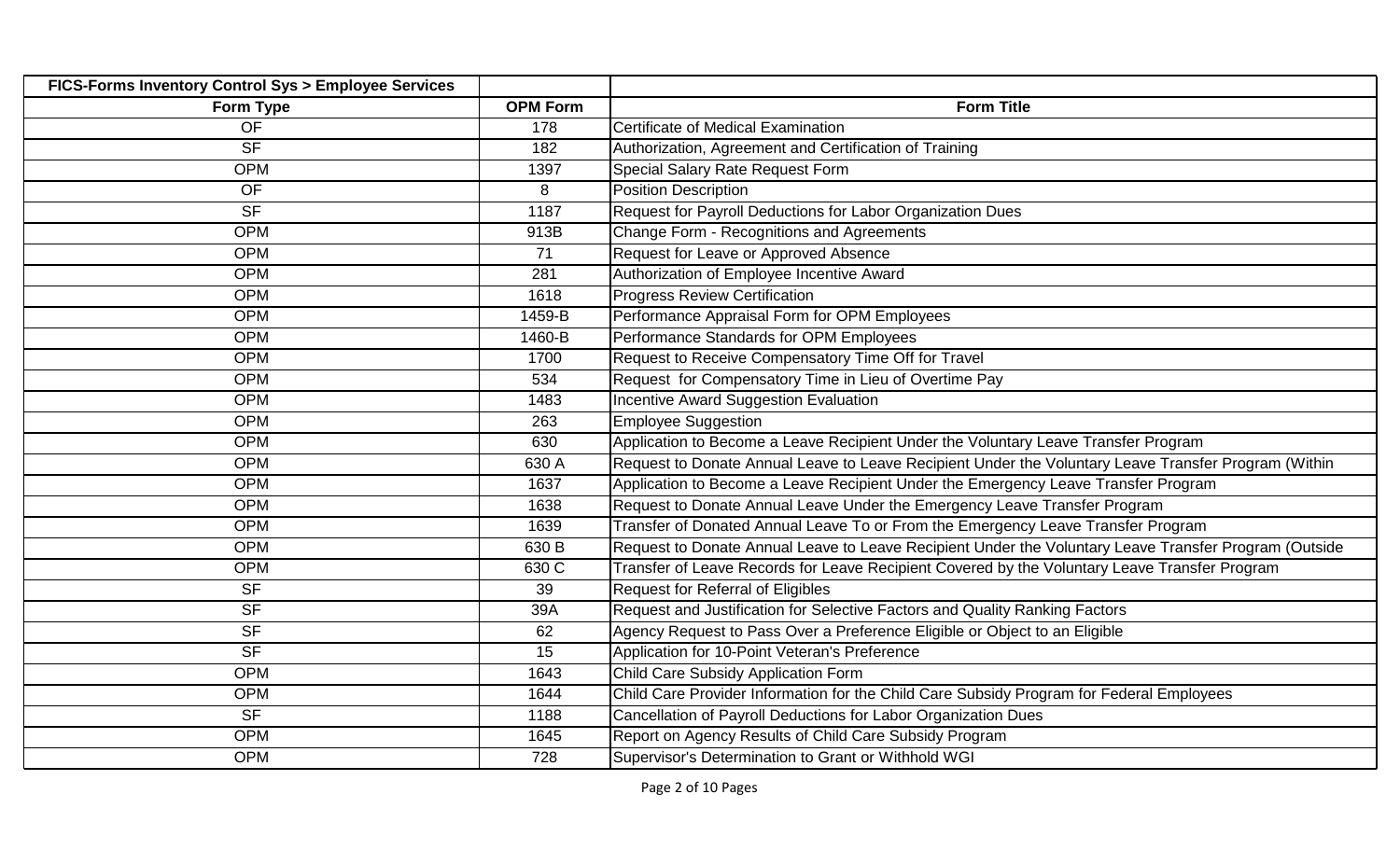| <b>OPM</b> | 1229 | Individual Development Plan                                                         |
|------------|------|-------------------------------------------------------------------------------------|
| <b>OPM</b> | 1626 | Application to Join the OPM Leave Bank                                              |
| <b>OPM</b> | 1661 | Confirmation of Request for Reasonable Accomodation                                 |
| <b>OPM</b> | 1662 | Documentation of Reasonable Accommodations Request                                  |
| <b>OPM</b> | 1302 | Presidential Management Fellows (PMF) Individual Development Plan (IDP)             |
| <b>SF</b>  | 813  | Verification of A Military Retiree's Service in Nonwartime Campaigns or Expeditions |
| <b>OPM</b> | 1300 | Presidential Management Fellows (PMF) Program Nomination Form                       |
| <b>OPM</b> | 1631 | Appraisal System Description                                                        |
| <b>SF</b>  | 1150 | Record of Leave Data                                                                |
| <b>OPM</b> | 1398 | Worksheet for Special Salary Rate Annual Review                                     |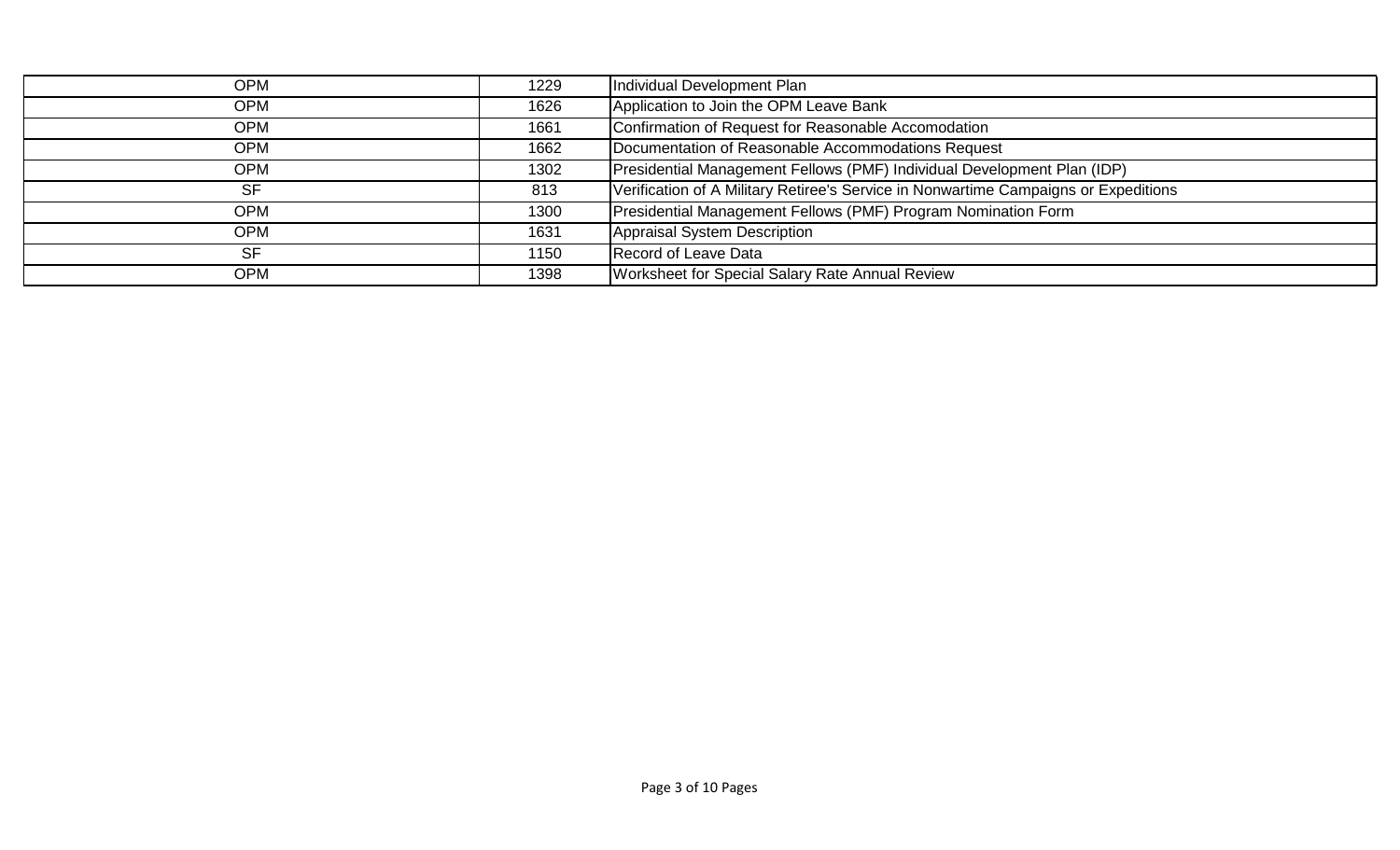| FICS-Forms Inventory Control Sys > Retirement & Benefits |                 |                                                                                                           |
|----------------------------------------------------------|-----------------|-----------------------------------------------------------------------------------------------------------|
| Form Type                                                | <b>OPM Form</b> | <b>Form Title</b>                                                                                         |
| <b>SF</b>                                                | 3100            | <b>Individual Retirement Record: FERS</b>                                                                 |
| <b>SF</b>                                                | 3101            | Notice of Correction of Individual Retirement Record                                                      |
| <b>SF</b>                                                | 3102            | Designation of Beneficiary - FERS                                                                         |
| <b>SF</b>                                                | 3103            | Register of Separations & Transfers: FERS                                                                 |
| R <sub>l</sub>                                           | 25-014          | Self-Certification of Full-Time School Attendance for the School Year                                     |
| <b>SF</b>                                                | 3104            | <b>Application for Death Benefits: FERS</b>                                                               |
| <b>SF</b>                                                | 3104B           | Documentation and Elections in Support of Application for Death Benefits When Deceased was an Employee at |
| <b>SF</b>                                                | 2817            | <b>Life Insurance Election</b>                                                                            |
| <b>SF</b>                                                | 2818            | Continuation of Life Insurance                                                                            |
| <b>SF</b>                                                | 2819            | Notice of Conversion Privilege                                                                            |
| <b>SF</b>                                                | 2820            | Certification of Insured Employee's Retired Status                                                        |
| <b>SF</b>                                                | 2821            | <b>Agency Certification of Insurance Status</b>                                                           |
| <b>SF</b>                                                | 2822            | Request for Insurance                                                                                     |
| <b>SF</b>                                                | 2823            | Designation of Beneficiary                                                                                |
| <b>OPM</b>                                               | 1482            | Agency Certification of Status of Reemployed Annuitants                                                   |
| R <sub>l</sub>                                           | 76-010          | Assignment of Life Insurance                                                                              |
| <b>FE</b>                                                | 6               | <b>Claim for Death Benefits</b>                                                                           |
| <b>FE</b>                                                | 6-DEP           | Statement of Claim, Option C Family Life Insurance                                                        |
| <b>FE</b>                                                | 7               | <b>Claim for Accidental Dismemberment</b>                                                                 |
| <b>FE</b>                                                | 8               | Living Benefits Claim Form                                                                                |
| <b>FE</b>                                                | 2004            | FEGLI 2004 Open Season Election Form                                                                      |
| <b>SF</b>                                                | 2809            | <b>Health Benefits Election Form</b>                                                                      |
| <b>SF</b>                                                | 2810            | Notice of Change in Health Benefits Enrollment                                                            |
| <b>SF</b>                                                | 3106            | Application for Refund of Retirement Deductions: FERS                                                     |
| <b>SF</b>                                                | 3106A           | Current/Former Spouse's Notification of Application for Refund of Retirement Deductions: FERS             |
| R <sub>l</sub>                                           | 20-007          | Representative Payee Application                                                                          |
| <b>SF</b>                                                | 2800            | <b>Application for Death Benefits: CSRS</b>                                                               |
| <b>SF</b>                                                | 2800A           | Documentation and Elections in Support of Application for Death Benefits When Deceased Was an Employee    |
| <b>SF</b>                                                | 2801            | Application for Immediate Retirement: CSRS                                                                |
| <b>SF</b>                                                | 2801A           | Applying for Immediate Retirement Under CSRS                                                              |
| <b>SF</b>                                                | 2800-1          | Applying for Death Benefits Under the Civil Service Retirement System                                     |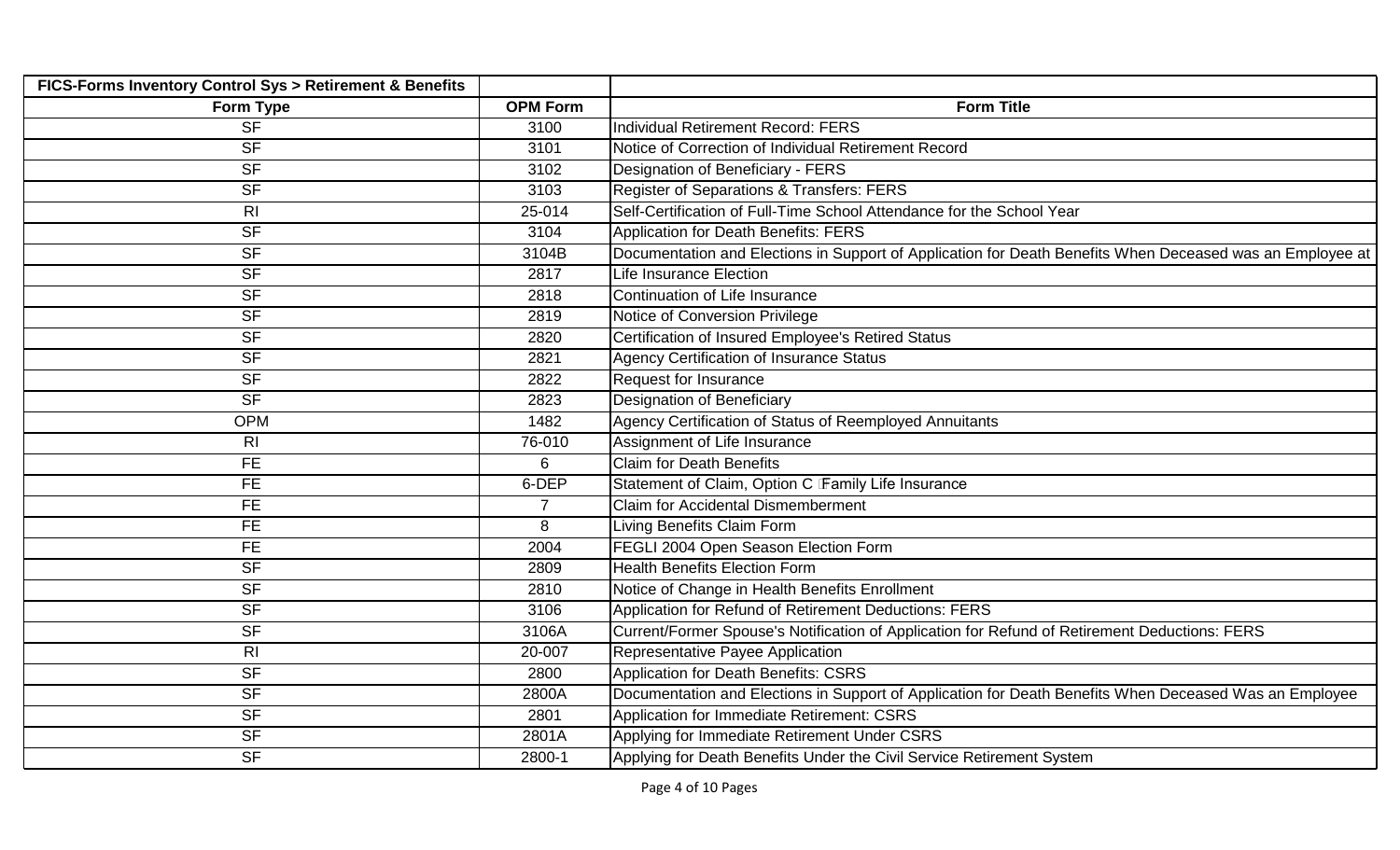| $\overline{\mathsf{SF}}$ | 3107   | Application for Immediate Retirement: FERS                                                                 |
|--------------------------|--------|------------------------------------------------------------------------------------------------------------|
| <b>SF</b>                | 3108   | Application to Make Service Credit Payment: FERS                                                           |
| <b>SF</b>                | 2802   | Application for Refund: CSRS                                                                               |
| <b>SF</b>                | 2803   | Application to Make Deposit or Redeposit: CSRS                                                             |
| R <sub>l</sub>           | 25-007 | <b>Marital Status Certification Survey</b>                                                                 |
| R <sub>l</sub>           | 25-015 | Notice of Change In Student's Status                                                                       |
| R <sub>l</sub>           | 30-002 | Annuitant's Report of Earned Income                                                                        |
| R <sub>l</sub>           | 25-041 | Initial Certification of Full-time School Attendance                                                       |
| <b>OPM</b>               | 1496A  | Application for Deferred Retirement (Separations on or after October 1, 1956)                              |
| <b>OPM</b>               | 1496   | Application for Deferred Retirement (Separations before October 1, 1956)                                   |
| R <sub>l</sub>           | 30-009 | Reinstatement of Disability Annuity Previously Terminated Because of Restoration to Earning Capacity       |
| <b>OPM</b>               | 1510   | Certification of Agency Officer of Position and Required Documentation for Discontinued Service Retirement |
| <b>OPM</b>               | 1514   | <b>Military Deposit Worksheet</b>                                                                          |
| <b>OPM</b>               | 1515   | <b>Military Service Deposit Election</b>                                                                   |
| <b>OPM</b>               | 1519   | <b>Survivor's Military Service Election</b>                                                                |
| <b>OPM</b>               | 1522   | Request for Offset for Health Benefits Premiums from Monies Payable Under the CSRS or the FERS (in lieu of |
| <b>OPM</b>               | 1523   | Supplemental Semiannual Headcount Report                                                                   |
| <b>OPM</b>               | 1526   | <b>Register of Adjustments CSRS</b>                                                                        |
| <b>OPM</b>               | 1528   | Notification of Earnings for Medicare Eligibility                                                          |
| <b>OPM</b>               | 1530   | Report of Medical Examination of Person Electing Survivor Benefits Under the CSRS                          |
| <b>OPM</b>               | 1538   | <b>Statement Regarding Former Spouses (CSRS)</b>                                                           |
| <b>OPM</b>               | 1562   | Application for Return of Excess Retirement Deductions                                                     |
| <b>OPM</b>               | 2809   | <b>Health Benefits Election Form</b>                                                                       |
| <b>OPM</b>               | 2809DP | Health Benefits Refistration Form (Direct Pay Enrollment)                                                  |
| <b>OPM</b>               | 2810   | Notice of Change in Health Benefits Enrollment                                                             |
| <b>SF</b>                | 2804   | Application to Make Voluntary Contributions CSRS                                                           |
| <b>SF</b>                | 2805   | Request for Recovery of Debt Due the United States                                                         |
| <b>SF</b>                | 2806   | <b>Individual Retirement Record</b>                                                                        |
| <b>SF</b>                | 2806-1 | Notice of Correction of Individual Retirement Record                                                       |
| <b>SF</b>                | 2807   | Register of Separations and Transfers CSRS                                                                 |
| <b>SF</b>                | 2808   | <b>Designation of Beneficiary CSRS</b>                                                                     |
| <b>SF</b>                | 2812   | Report of Withholdings & Contributions for FEHB                                                            |
| <b>SF</b>                | 2812A  | Report of Withholdings and Contributions for Health Benefits By Enrollment Code                            |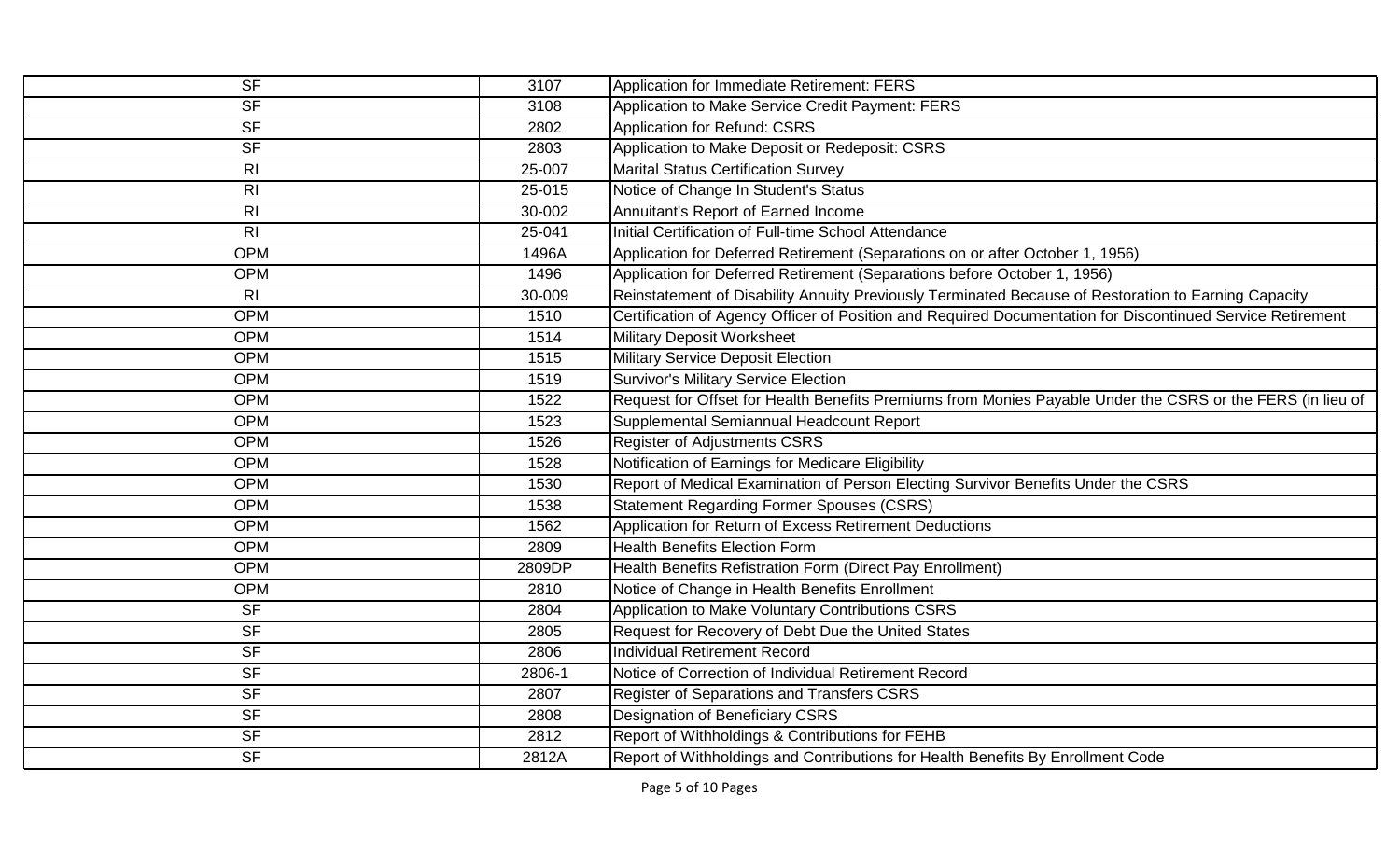| $\overline{\mathsf{SF}}$ | 2812L  | Report of Withholdings and Contributions for Health Benefits, Life Insurance and Retirement (Overprint) |
|--------------------------|--------|---------------------------------------------------------------------------------------------------------|
| <b>SF</b>                | 3109   | <b>Election of Coverage FERS</b>                                                                        |
| <b>SF</b>                | 3110   | Former Spouse's Consent to FERS Election                                                                |
| <b>SF</b>                | 3111   | Request for Waiver, Extension, or Search In Connection with Election of FERS Coverage                   |
| <b>SF</b>                | 3112   | Documentation in Support of Disability Retirement Applications: CSRS/FERS                               |
| <b>SF</b>                | 3112-1 | Information About Disability Retirement (CSRS)                                                          |
| S <sub>F</sub>           | 3112-2 | Information About Disability Retirement (FERS)                                                          |
| <b>SF</b>                | 3112A  | Applicant's Statement of Disability                                                                     |
| <b>SF</b>                | 3112B  | Supervisor's Statement                                                                                  |
| <b>SF</b>                | 3112C  | Physician's Statement                                                                                   |
| <b>SF</b>                | 3112D  | Agency Certification of Reassignment and Accommodation Efforts                                          |
| <b>SF</b>                | 3112E  | <b>Disability Retirement Application Checklist</b>                                                      |
| <b>SF</b>                | 3113   | Applying for Immediate Retirement Under the Federal Employees Retirement System                         |
| <b>SF</b>                | 3114   | Applying for Death Benefits Under the Federal Employees Retirement System                               |
| R <sub>l</sub>           | 10-125 | Federal Employee Retirement Coverage Corrections Act (FERCCA) Election Form                             |
| R <sub>l</sub>           | 16-028 | <b>Authorization for Direct Payments</b>                                                                |
| R <sub>l</sub>           | 20-064 | Letter Reply to Request for Information                                                                 |
| R <sub>l</sub>           | 20-64A | Former Spouse Survivor Annuity Election                                                                 |
| R <sub>l</sub>           | 20-097 | <b>Estimated Earnings During Military Service</b>                                                       |
| R <sub>l</sub>           | 20-120 | Request for Change to Unreduced Annuity                                                                 |
| R <sub>l</sub>           | 20-122 | Certification for Physicians Comparability Allowances (PCA)                                             |
| R <sub>l</sub>           | 25-049 | Verification of Full-Time School Attendance                                                             |
| R <sub>l</sub>           | 34-001 | <b>Financial Resources Questionnaire</b>                                                                |
| R <sub>l</sub>           | 30-001 | <b>Request for Information</b>                                                                          |
| R <sub>l</sub>           | 30-010 | Disabled Dependent Questionnaire                                                                        |
| R <sub>l</sub>           | 38-031 | We Need More Information About Your Missing Payment                                                     |
| R <sub>l</sub>           | 38-045 | We Need the Social Security Number of the Person Named Below                                            |
| R <sub>l</sub>           | 38-107 | URGENT - Reply Required Within 30 Days to Avoid Interruption of Your Payments                           |
| R <sub>l</sub>           | 38-122 | Alternative Annuity and Rollover Election                                                               |
| R <sub>l</sub>           | 38-124 | <b>Voluntary Contributions Election</b>                                                                 |
| R <sub>l</sub>           | 38-128 | It's Time to Sign-up for Direct Deposit                                                                 |
| R <sub>l</sub>           | 38-133 | Certification for Title 38 Physicians and Dentists                                                      |
| R <sub>l</sub>           | 38-147 | Verification of Who is Getting Payments                                                                 |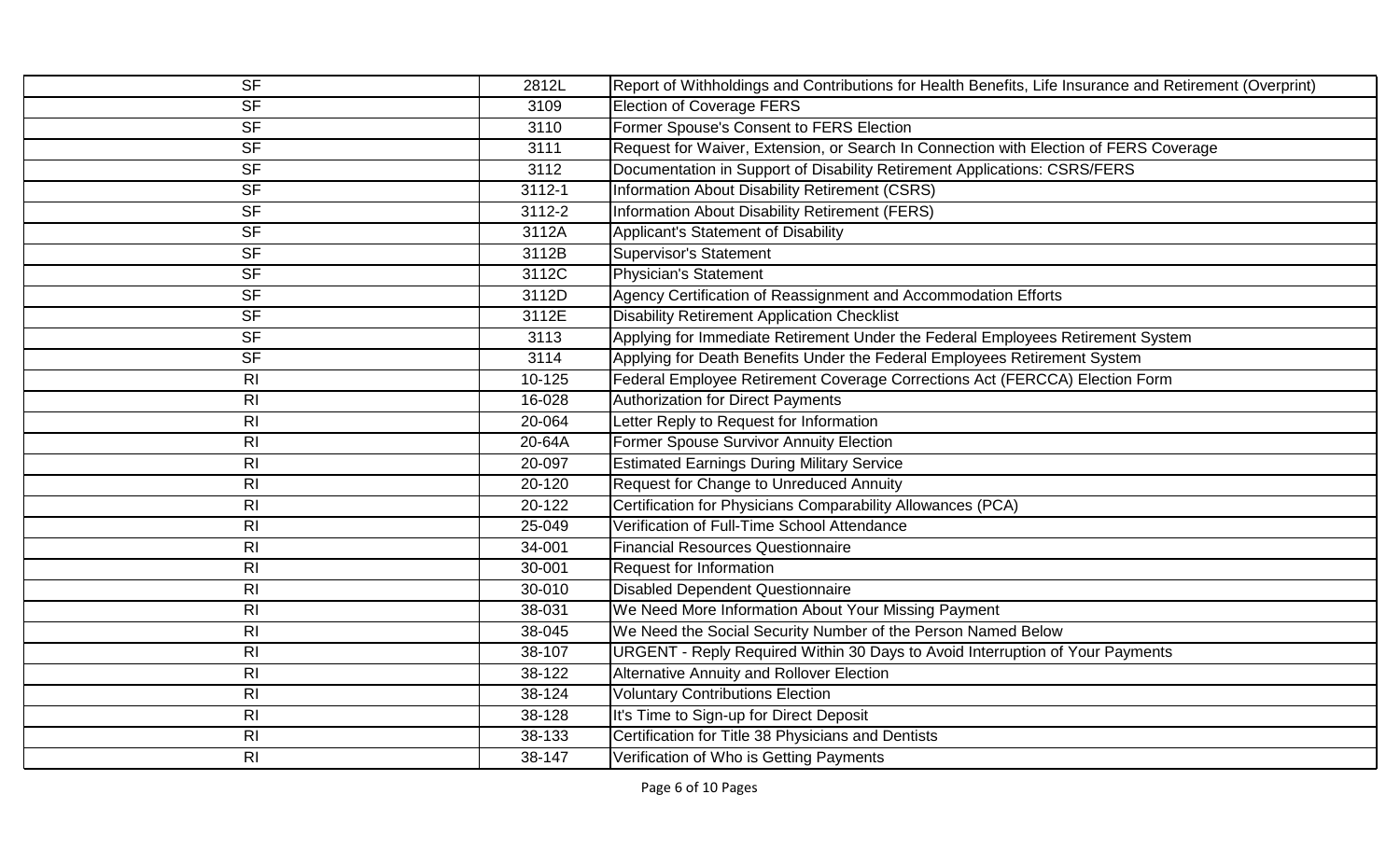| 79-009 | Health Benefits Cancellation/Suspension Confirmation                                   |
|--------|----------------------------------------------------------------------------------------|
| 92-019 | Application for Deferred or Postponed Retirement - Federal Employees Retirement System |
| 92-022 | Annuity Supplement Earnings Report                                                     |
| 94-007 | Death Benefit Payment Rollover Election                                                |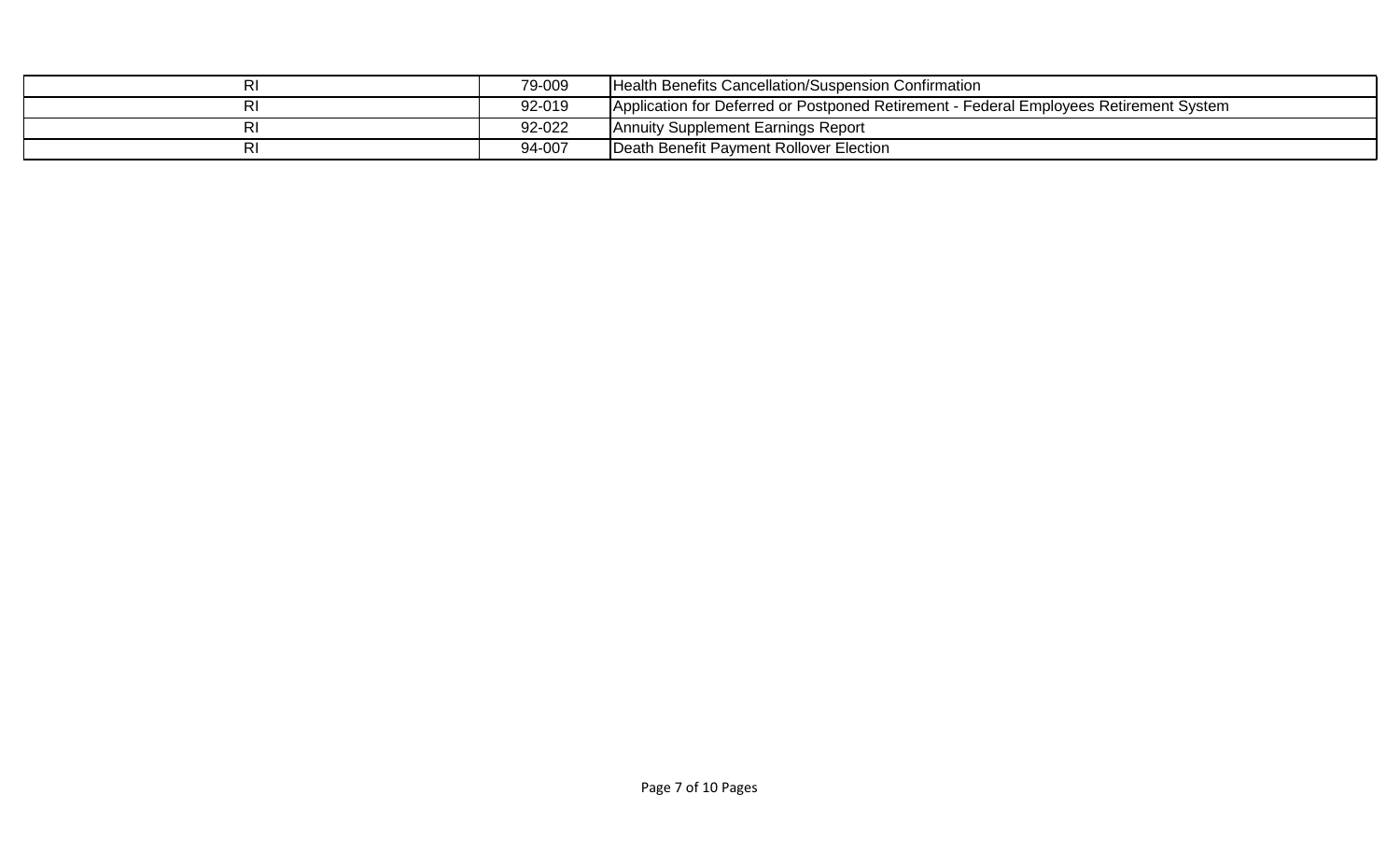| FICS-Forms Inventory Control Sys > Merit System Audit &    |                 |                                                                             |
|------------------------------------------------------------|-----------------|-----------------------------------------------------------------------------|
| Form Type                                                  | <b>OPM Form</b> | <b>Form Title</b>                                                           |
| <b>OPM</b>                                                 | 1647A           | CFC National/International Independent Organization Application             |
| <b>OPM</b>                                                 | 1647B           | CFC National/International Federation Application                           |
| <b>OPM</b>                                                 | 1647C           | CFC Local Independent Organization Application                              |
| <b>OPM</b>                                                 | 1647D           | <b>CFC Local Federation Application</b>                                     |
| <b>OPM</b>                                                 | 1647E           | CFC Family Support and Youth Activities Application                         |
| <b>SF</b>                                                  | 1152            | Designation of Beneficiary Unpaid Compensation of Deceased Federal Employee |
| <b>SF</b>                                                  | 1153            | Claim for Compensation of Deceased Civilian Employee                        |
| <b>OPM</b>                                                 | 1748            | <b>Hiring Reform Evaluation Report Template</b>                             |
| <b>OPM</b>                                                 | 1749            | <b>Delegated Examining Action Review</b>                                    |
| <b>OPM</b>                                                 | 1674            | Training Nomination and Employee Assessment - Delegated Examining Training  |
| <b>OPM</b>                                                 | 1675            | Individual Assessment for Delegated Examining Training Class Participants   |
| <b>OPM</b>                                                 | 1417            | <b>Combined Federal Campaign Results Code Sheet</b>                         |
| <b>OPM</b>                                                 | 1741            | Interview Checklist and Information Form                                    |
|                                                            |                 |                                                                             |
| FICS-Forms Inventory Control Sys > Chief Financial Officer |                 |                                                                             |
| Form Type                                                  | <b>OPM Form</b> | <b>Form Title</b>                                                           |
| <b>OPM</b>                                                 | 1711            | Electronic Funds Transfer (EFT) Enrollment Form                             |
| <b>OPM</b>                                                 | 1746            | <b>CBIS Request For User Access</b>                                         |
| <b>OPM</b>                                                 | 1616            | U. S. Office of Personnel Management Interagency Agreement                  |
|                                                            |                 |                                                                             |
| FICS-Forms Inventory Control Sys > Facilities, Security &  |                 |                                                                             |
| Form Type                                                  | <b>OPM Form</b> | <b>Form Title</b>                                                           |
| <b>OPM</b>                                                 | 1715            | New Hire Initiation Form for Contractors                                    |
| <b>OPM</b>                                                 | 1710            | <b>Fare Benefits Application</b>                                            |
| <b>OPM</b>                                                 | 748A            | <b>Carpool Locator Card</b>                                                 |
| <b>OPM</b>                                                 | 748B            | <b>Application for Parking Permit</b>                                       |
| <b>OPM</b>                                                 | 748C            | Supplement to Application for Parking Space                                 |
| <b>OPM</b>                                                 | 1708            | Simplified Acquistion Request                                               |
| <b>OPM</b>                                                 | 1709            | Notice of Improper Invoice/ Suspension                                      |
| <b>OPM</b>                                                 | 4150            | <b>Request for Printing Services</b>                                        |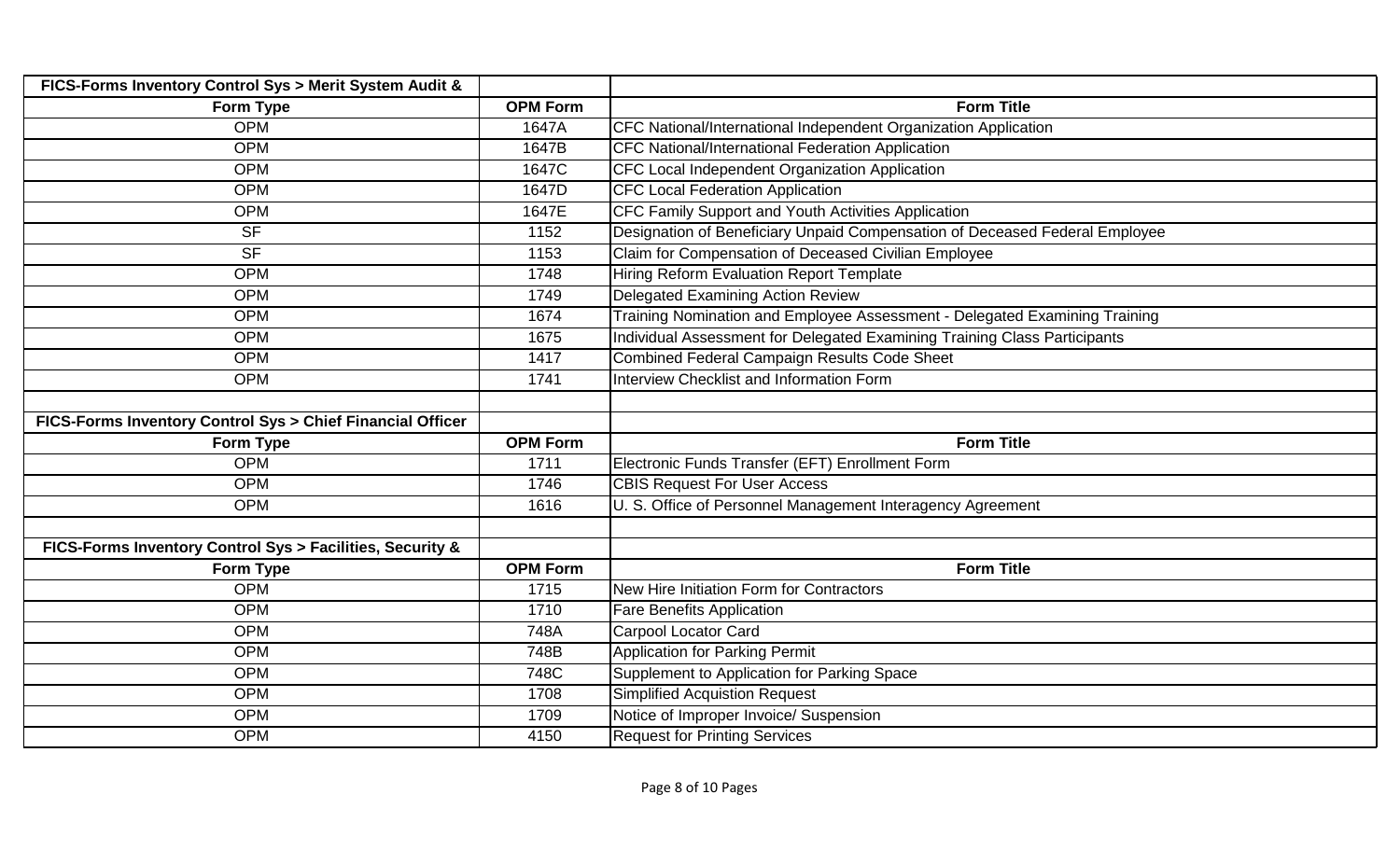| <b>FICS-Forms Inventory Control Sys &gt; Chief Information Officer</b> |                 |                                                                                                 |
|------------------------------------------------------------------------|-----------------|-------------------------------------------------------------------------------------------------|
| Form Type                                                              | <b>OPM Form</b> | <b>Form Title</b>                                                                               |
| <b>OPM</b>                                                             | 1713            | Privacy Act Data Cover Sheet                                                                    |
| <b>OPM</b>                                                             | 1712            | <b>HRLOB Provider Assessment Questionnaire</b>                                                  |
| <b>SF</b>                                                              | 61              | <b>Appointment Affdavits</b>                                                                    |
| <b>OPM</b>                                                             | 1714            | <b>OCIO Directives Comment Form</b>                                                             |
| <b>OPM</b>                                                             | 1714A           | <b>OCIO Directives Consolidated Comment Tracker</b>                                             |
| <b>OPM</b>                                                             | 1707            | Certification Form for Electronic Forms 508 Compliancy                                          |
| <b>OPM</b>                                                             | 1396            | Request to Establish or Discontinue a Personnel Office Identifier, or to Change POI Information |
| <b>SF</b>                                                              | 66              | <b>Official Personnel Folder</b>                                                                |
| <b>SF</b>                                                              | 66C             | Merged Records Personnel Folder                                                                 |
| <b>OPM</b>                                                             | 1591            | <b>OPM Routing Slip</b>                                                                         |
| <b>OPM</b>                                                             | 1615            | <b>OPM Fax Cover Sheet</b>                                                                      |
| <b>OPM</b>                                                             | 1669            | <b>Business Case Exception</b>                                                                  |
| <b>OPM</b>                                                             | 1745            | <b>Privacy Impact Assessment</b>                                                                |
| <b>OPM</b>                                                             | 1742            | <b>Privacy Threshold Analysis</b>                                                               |
| <b>OPM</b>                                                             | 1676            | <b>Coverage Determination Application</b>                                                       |
| <b>SF</b>                                                              | 50              | Notification of Personnel Action                                                                |
| <b>SF</b>                                                              | 52              | <b>Request for Personnel Action</b>                                                             |
| <b>SF</b>                                                              | 75              | Request for Preliminary Employment Data                                                         |
| <b>SF</b>                                                              | 144             | <b>Statement of Prior Federal Service</b>                                                       |
| <b>SF</b>                                                              | 144A            | <b>Statement of Prior Service - Worksheet</b>                                                   |
|                                                                        |                 |                                                                                                 |
| FICS-Forms Inventory Control Sys > Human Resources                     |                 |                                                                                                 |
| Form Type                                                              | <b>OPM Form</b> | <b>Form Title</b>                                                                               |
| <b>OPM</b>                                                             | 1203FX          | <b>Occupational Questionnaire</b>                                                               |
| <b>OPM</b>                                                             | 1672            | <b>Registration Form</b>                                                                        |
| <b>OPM</b>                                                             | 1660 B          | Nomination of OPM Examiner or Test Control Officer                                              |
| <b>OPM</b>                                                             | 1655            | Application for Senior Administrative Law Judge                                                 |
| <b>OPM</b>                                                             | 1655A           | Geographic Preference for Senior Administrative Law Judge                                       |
| <b>OPM</b>                                                             | 1617            | Interagency Agreement Between Federal Agencies for Development of Human Resources               |
| <b>OPM</b>                                                             | 1760            | <b>TSA Fax Cover Sheet</b>                                                                      |